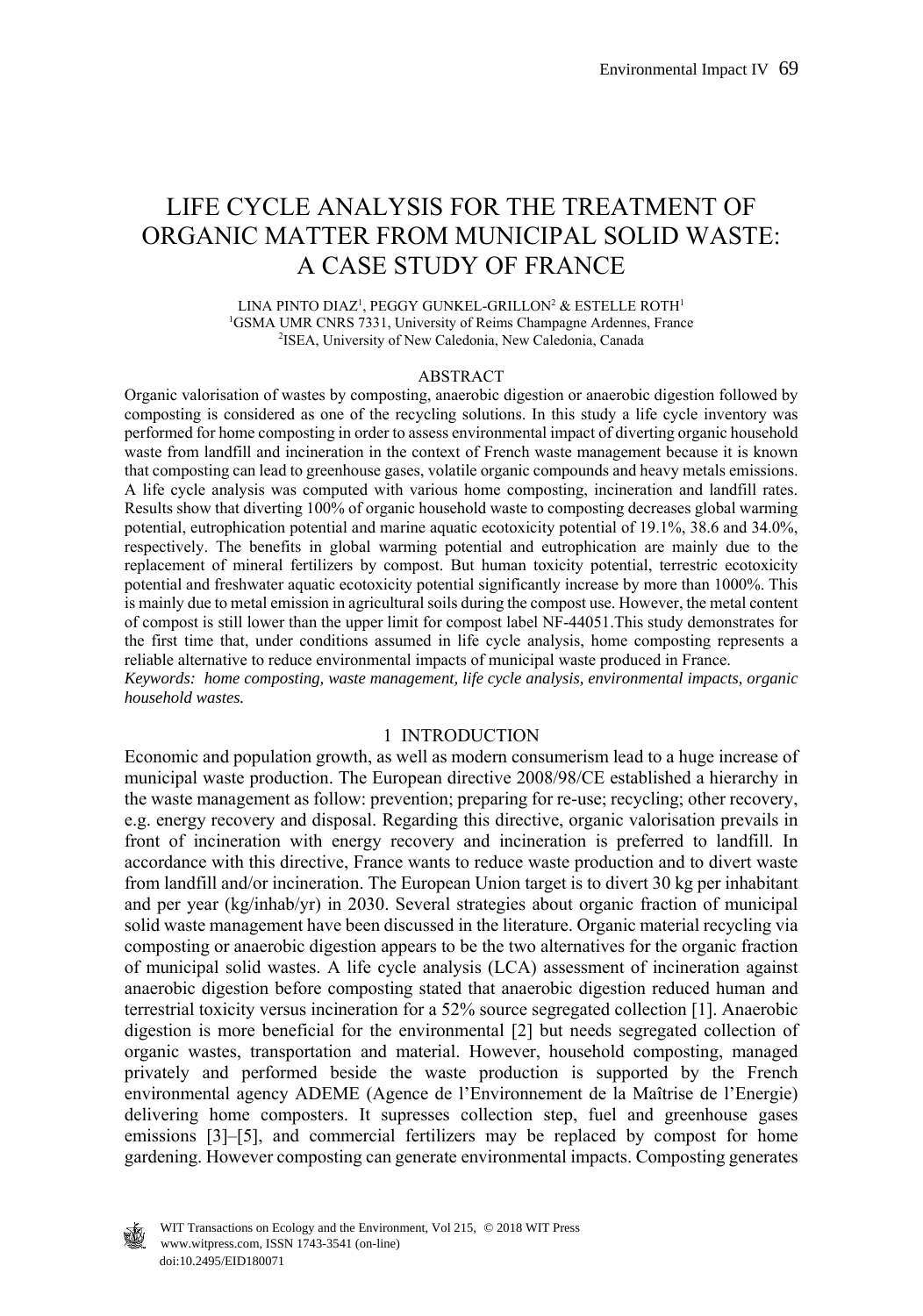gases such as methane, carbon dioxide, nitrous oxide, carbon monoxide and a variety of sulphur derived compounds such as methyl mercaptan, volatile organic compounds and the final product may contain heavy metals [6]–[9]. Environmental effects of home composting and environmental effect of diverting organic waste from landfill and incineration was then required. A LCA is needed to assess environmental impacts of the overall home composting operation. Emission factors of composting were derived from the literature and a comparative LCA of different disposal strategies was performed. Life cycle inventories for landfill, incineration and energy were specific for French processes.

### 2 LIFE CYCLE ASSESSMENT

### 2.1 Methodology

Standard ISO14040-14044 methodology of LCA with four steps (goal and scope definition; inventory analysis; impact assessment; interpretation) was used. The impact assessment method was CML 2001 [10]. This work provides an attributional LCA.

### 2.2 Goal and functional unit

The goal was to make a life cycle inventory for home composting and to assess environmental impact of diverting bio-waste from landfill and incineration toward home composting, in the context of French waste management (data, processes). Energy recovery and use of compost instead of mineral fertilizer were considered. Emission factors of composting were derived from the literature and LCA was performed with the software GABI 6 provided by PE international.

 The functional unit was the amount of organic household waste produced per inhabitant and per year. The last national municipal residual waste characterization campaign in France was conducted in 2007 [11]. The amount of household solid waste produced in 2007 was 391 kg/inhab/yr including 81% of household residual waste (316 kg/inhab/yr). Only nonmeat based food and garden wastes (respectively 15.0% and 4.7% of household residual) i.e. 62.3 kg/inhab/yr are the organic fraction suitable for home composting [12]. This organic waste amount calculated for 2007 was assumed to be still valuable in 2017 since no significant changes occurred for organic waste management in France. Therefore the functional unit was 62.3 kg/inhab/yr.

### 2.3 System boundaries

System expansion was considered. The conceptual model used was as in [13] and rests on the consideration of a waste management system or foreground system and a compensatory system as a background. Foreground system input was organic household waste generated in households and included three ways for waste disposal: home composting production, incineration and landfill (Fig. 1):

- Home composting production: input was organic household waste suitable for home composting and output was compost product.
- Compost use in private garden: took into account emissions to soil and air due to its use as a soil conditioner and fertilizer.
- Production and use of mineral fertilizers: credits for the production and the use of ammonium nitrate fertilizer and triple super phosphate fertilizer were included.

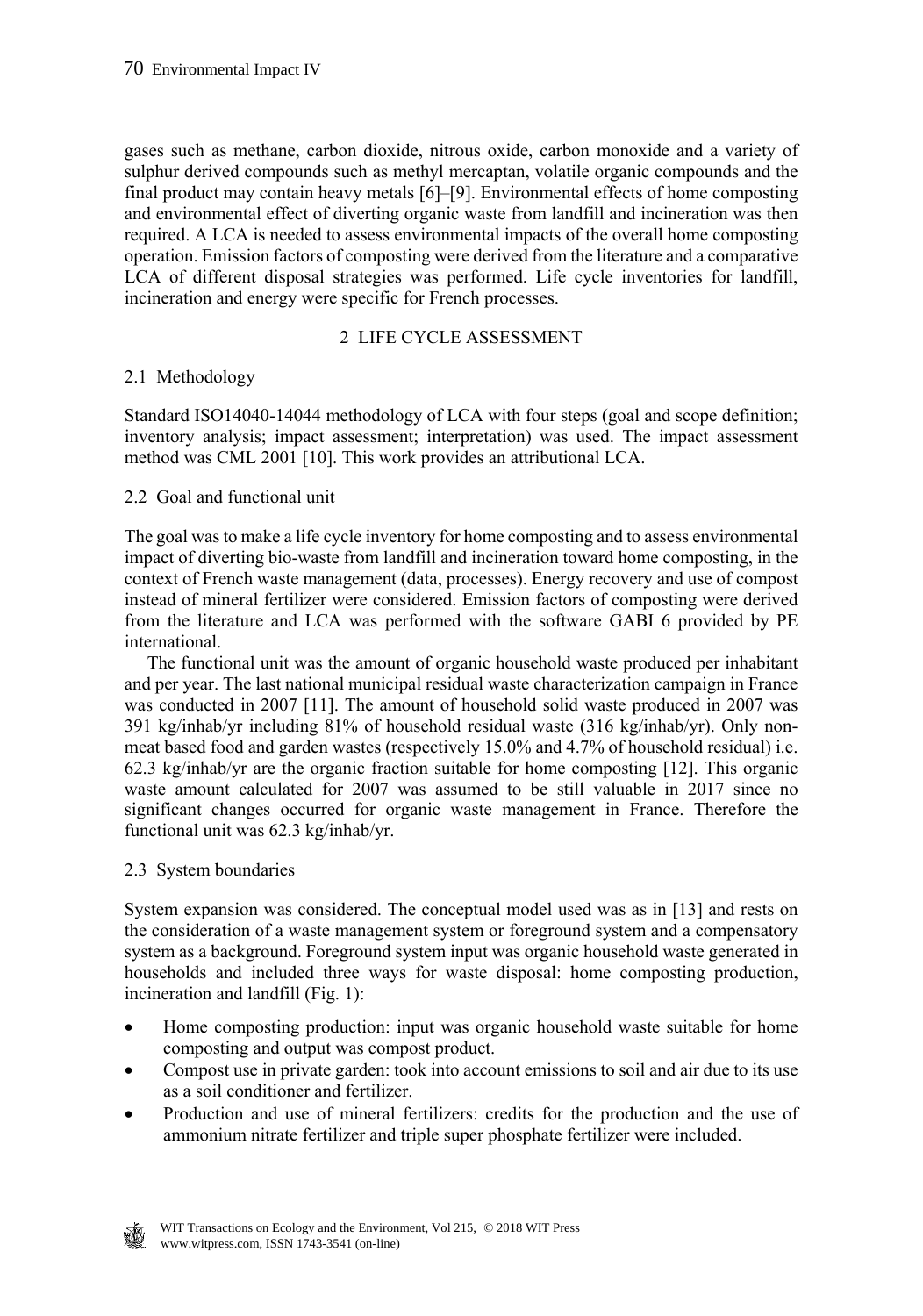

Figure 1: Methodology for LCA with system boundaries.

- Incineration of the biodegradable waste fraction of municipal solid waste considered a data set based in an average European waste to energy plant without collection, transport and pre-treatment (European Life Cycle Database).
- Landfill considered data of compactor operation, structure isolation materials and its respective manufacturing process, leachate and gas treatment, as well as final disposal of treated effluents (GABI database, PE International). No transport, collect and pretreatment was considered within system burdens.

 Secondary outputs were materials and energy. The waste treatment and co-product production (energy: steam/electricity, compost, and recycled materials) were included in the waste foreground system boundaries. The background electricity process was the French electricity grid mix (GABI database). The steam production with natural gas production using a French technology was also provided by GABI database. Life cycle inventory for fertilizers production and use was provided by a literature survey and calculations. No waste transport to incineration or landfill was considered.

 Home composting of organic household waste presents the great advantage to suppress waste transport to disposal but also to avoid the transport of mineral fertilizer since compost is used as fertilizer. The transport of organic household waste collected within the municipal residual waste wasn't taken into account in the system boundaries to avoid a huge variability of the distance. Nevertheless, to assess the influence of transport, additional computation was performed with transport for two scenarios. Transport of waste was simulated with a 20–26 t gross weight truck and a 17.3 t payload capacity. Emission were average values from Euro 0–5 (GABI database). Fuel supply was from crude oil and bio components (GABI database). The annual distance travelled for transport was estimated to be 3,000 km for 50 km annual distance and 60 municipal solid waste collections per year.

### 2.4 Scenarios

Five scenarios have been computed. The reference one  $SC<sub>0-58-42</sub>$  was without home composting but incineration and landfilling rates were respectively 58% and 42% according to  $[14]$ . The second scenario,  $SC_{33-33-33}$ , was settled to compare the three waste disposal strategies, the third one, SC<sub>48-30-22</sub>, to follow the European Union 2030 target corresponding to 30 kg/inhab/yr of organic waste recycled. For the fourth one,  $SC_{48-52-0}$ , landfill is replaced by incineration with energy valorisation. The fifth and last scenario,  $SC<sub>100-0-0</sub>$ , was a 100% home composting scenario.  $SC_{0.58-42}$  and  $SC_{100-0.0}$  were those also computed with transport of municipal wastes.

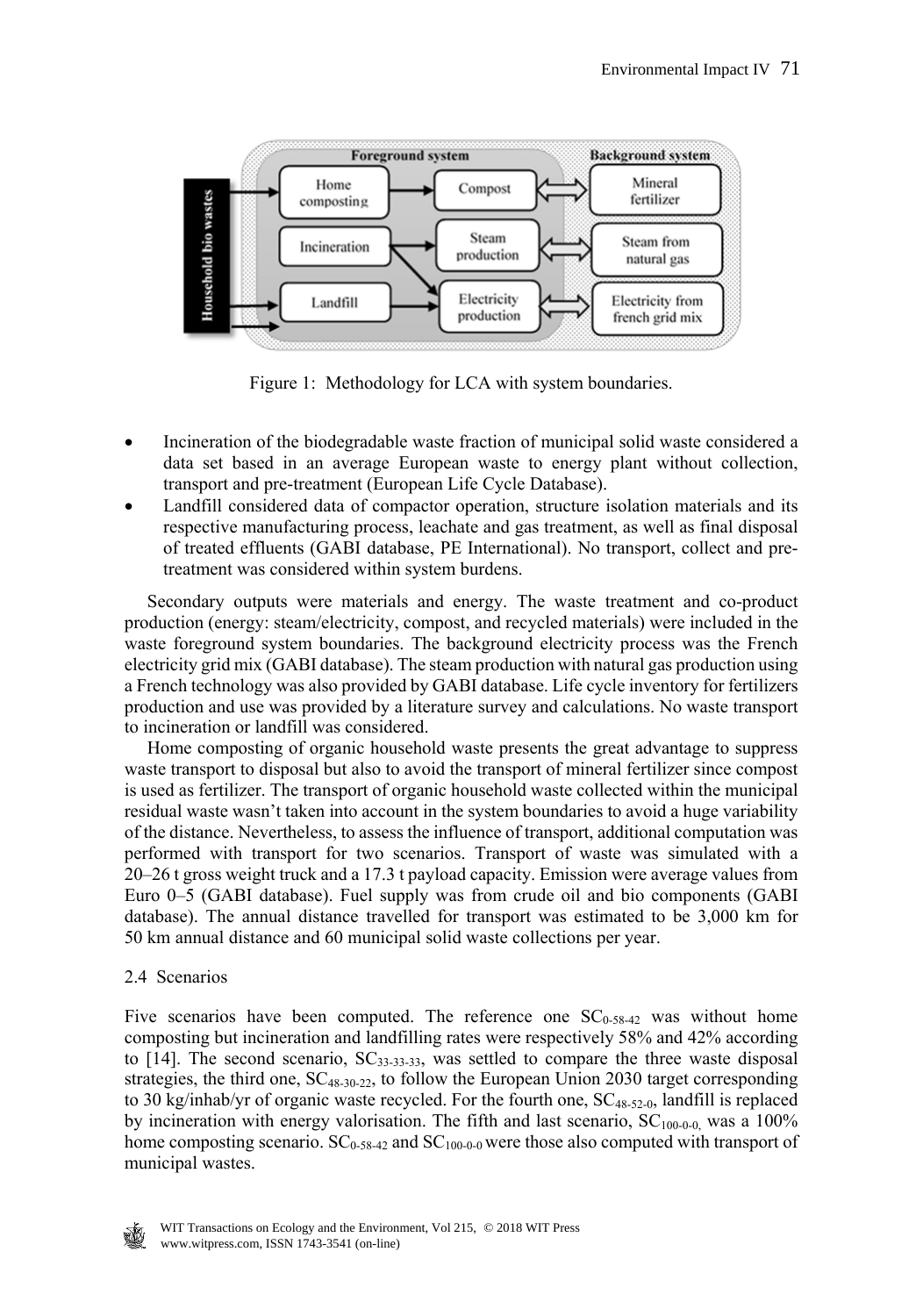### 3 LIFE CYCLE INVENTORY

#### 3.1 Emissions related to home compost production and use

Data considered in life cycle inventory were selected through a literature survey (Table 1).

 Substances considered for gaseous emissions related to compost production were carbon dioxide and oxide (CO<sub>2</sub> and CO), methane (CH<sub>4</sub>), ammonia (NH<sub>3</sub>) and nitrous oxide (N<sub>2</sub>O). Data provides from field studies conducted with different composting techniques including windrow and home composting. Standard deviations were large especially for air emissions (effect of the variation of gaseous emissions on environmental impact will be tested in the sensitivity section).

Leachate production is variable: 28.37 L/t<sub>ww</sub> to 130 L/t<sub>ww</sub> [15], [20] and the mean leachate production considered for groundwater emissions of metal is then  $79 \pm 72$  L/t<sub>ww</sub>. The leachate composition was as mentioned in [20] and the high standard deviation is related to the large uncertainty on the leachate volume (effect of metal composition of the leachate will also be tested in the sensitivity section). The compost production rate was  $0.36 \pm 0.12$  t<sub>compost</sub>/t<sub>ww</sub> [14], [20]. Phosphorus, nitrogen, potassium and heavy metals contents in compost are expressed in mass percentage per dry matter of compost [9], [20], [21], their values were corrected by dry weight of compost to get kg per ton of wet compost (Table 2).

 The emission inventory of compost use [17] was performed considering that composted wastes were 76% kitchen wastes and 23% garden wastes [12]. Metal emissions in soil were calculated using the SALCA/Ecoinvent model and considering Cd, Cr, Cu, Hg, Ni, Pb and Zn content estimated previously in compost. Metal input by atmospheric deposition and

| (a) Compost production           |                     | (b) Compost use       |       |                              |      |    |         |
|----------------------------------|---------------------|-----------------------|-------|------------------------------|------|----|---------|
| Air emissions kg/tww             |                     | <b>Air emissions</b>  |       | <b>Groundwater emissions</b> |      |    |         |
| [7], [15]–[19]                   |                     | kg/tcompost           |       | $g/t_{\text{components}}$    |      |    |         |
| CO <sub>2</sub>                  | $225 \pm 118$       | CO <sub>2</sub>       | 338   | NO <sub>3</sub>              | 12   | Sb | 0.07    |
| CH <sub>4</sub>                  | $3.08 \pm 1.89$     | NH <sub>3</sub>       | 0.01  | K                            | 2300 | Cd | 0.00    |
| NH <sub>3</sub>                  | $0.52 \pm 0.42$     | $N_2O$                | 0.3   | $Cl-$                        | 1000 | Hg | 0.00048 |
| CO                               | $0.09 \pm 0.06$     | <b>Soil emissions</b> |       | Ca                           | 1100 |    |         |
| $N_2O$                           | $0.20 \pm 0.17$     | $g/t_{\rm{compost}}$  |       | Na                           | 390  |    |         |
| Groundwater emissions $g/t_{ww}$ |                     | Al                    | 9388  | SO <sub>4</sub> <sup>2</sup> | 770  |    |         |
|                                  | $[17]$ , $[20]$     |                       | 9060  | Fe                           | 170  |    |         |
| NO <sub>3</sub>                  | $13.14 \pm 1.19$    | Mn                    | 171.2 | Al                           | 29.6 |    |         |
| $NH_4^+$                         | $3.72 \pm 0.33$     | As                    | 226.6 | Fe                           | 43.1 |    |         |
| K                                | $508 \pm 39$        | Cu                    | 2.7   | Zn                           | 4.2  |    |         |
| P                                | $6.1 \pm 1.0$       | Pb                    | 57.2  | Mn                           | 2.6  |    |         |
| Cu                               | $0.023 \pm 0.004$   | Ni                    | 15.8  | As                           | 0.43 |    |         |
| C <sub>d</sub>                   | $0.0002 \pm 0.0000$ | Mo                    | 6.1   | Cu                           | 0.45 |    |         |
| Cr                               | $0.0025 \pm 0.0004$ | Cr                    | 1.8   | Pb                           | 0.17 |    |         |
| Ni                               | $0.0069 \pm 0.0011$ | Sb                    | 11.3  | Ni                           | 0.21 |    |         |
| Pb                               | $0.0079 \pm 0.0012$ | C <sub>d</sub>        | 0.3   | Mo                           | 0.42 |    |         |
| As                               | $0.0019 \pm 0.0004$ | Hg                    | 0.2   | Cr                           | 0.04 |    |         |
| Zn                               | $0.033 \pm 0.004$   |                       |       |                              |      |    |         |

Table 1: Emissions for: (a) compost production (per ton of wet organic waste  $(t_{ww})$ ); and (b) for compost use (per ton of compost  $(t_{\text{compost}})$ ).

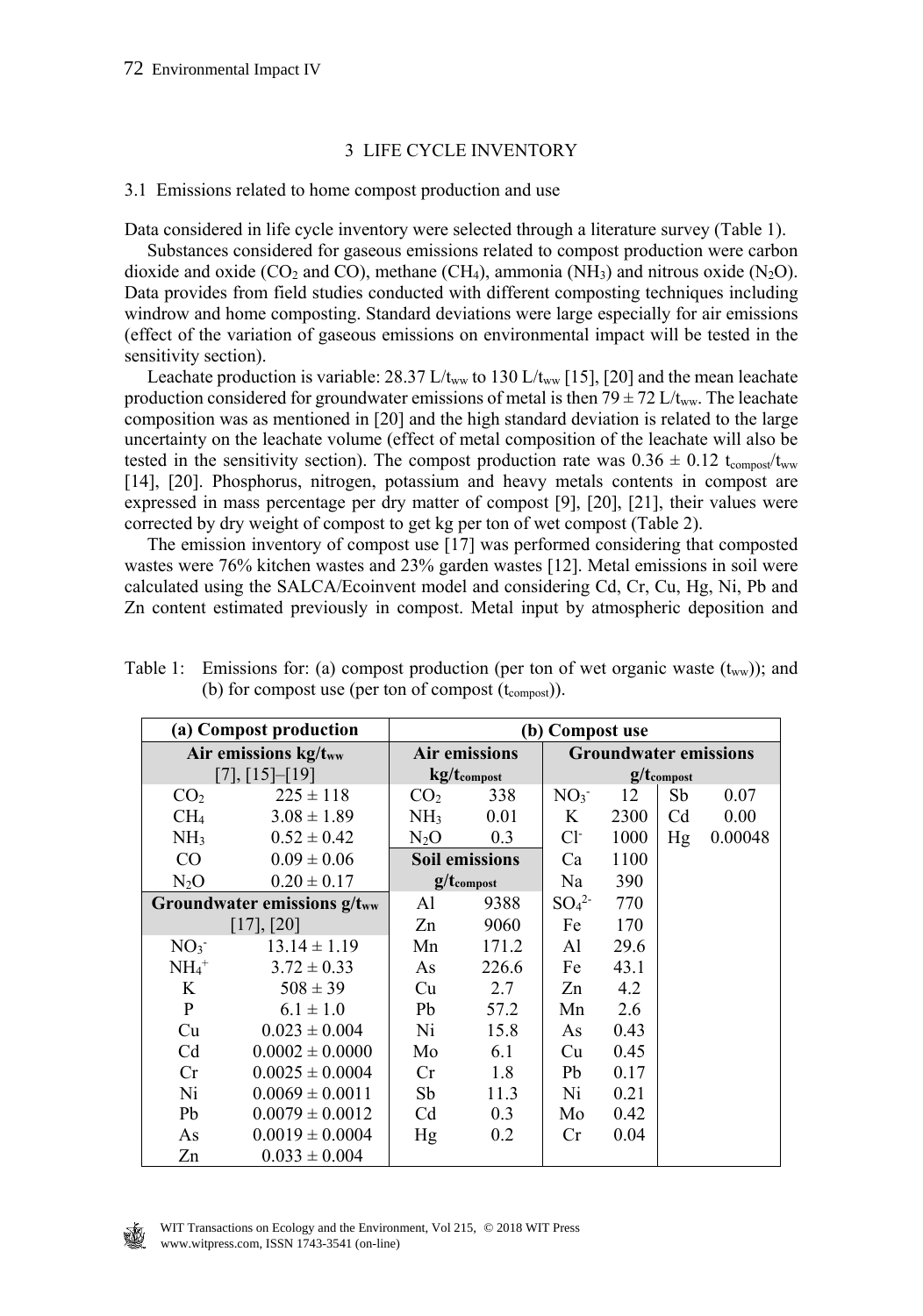|            | <b>NFU44-051</b> | <b>Content kg/tcompost</b> |                | <b>NFU44-051</b> | <b>Content g/tcompost</b> |
|------------|------------------|----------------------------|----------------|------------------|---------------------------|
| <b>NTK</b> |                  | $10.3 \pm 2.7$             | Cr             | 120              | $11 \pm 3$                |
| P          | < 8.4            | $2.7 \pm 0.6$              | Cu             | 300              | $21 \pm 2$                |
| K          | < 19.5           | $7.2 \pm 1.5$              | Ni             | 60               | $5.1 \pm 2.4$             |
| OМ         | > 200            | $188.6 \pm 63.5$           | C <sub>d</sub> | 3                | $0.12 \pm 0.01$           |
|            |                  |                            | Zn             | 600              | $88 \pm 11$               |
|            |                  |                            | Hg             | 2                | $0.04 \pm 0.02$           |
|            |                  |                            | Pb             | 180              | $8.6 \pm 2.3$             |

Table 2: NFU 44-051 recommended values and compost composition per ton of compost.

metal output by lixiviation and soil erosion were calculated according to study [22] and the influence of culture on the metal balance was established for potatoes crop with metal content of seed and potatoes [22].

3.2 Emissions related to fertilizers production and use

Considering fertilizing properties of compost, system was credited for nitrogen and phosphate contents and it was assumed that N and P provided by compost could replace mineral fertilizers such as ammonium nitrate and triple super phosphate. For fertilizers production, values of main impact categories were from [23] (Table 3).

Table 3: Energy consumption, global warming potential (GWP), eutrophication potential (EP), acidification potential (AP) and abiotic resource use due to mineral fertilizers production and emissions related their use.

|                                                                  | Ammonium | <b>Triple super</b> |  |  |  |
|------------------------------------------------------------------|----------|---------------------|--|--|--|
|                                                                  | nitrate  | phosphate           |  |  |  |
| Emissions related to fertilizers production/kg fertilizer        |          |                     |  |  |  |
| Energy consumption (MJ)                                          | 40       | 30                  |  |  |  |
| $GWP$ (kg $CO2$ eq.)                                             | 6.2      | 1.7                 |  |  |  |
| EP (g PO <sub>4</sub> $3$ - eq.)                                 | 0.5      | 0.7                 |  |  |  |
| $AP$ (g SO <sub>2</sub> eq.)                                     | 4.7      | 8.1                 |  |  |  |
| Abiotic resource use (g Sb eq.)                                  | 23       | 15                  |  |  |  |
| Air emissions related to fertilizers use g/kg fertilizer         |          |                     |  |  |  |
| NH <sub>3</sub>                                                  | 20       |                     |  |  |  |
| $N_2O$                                                           | 17       |                     |  |  |  |
| NO <sub>x</sub>                                                  | 3.5      |                     |  |  |  |
| Groundwater emissions related to fertilizers use g/kg fertilizer |          |                     |  |  |  |
| NO <sub>3</sub>                                                  | 347      |                     |  |  |  |
| PO <sub>4</sub> <sup>3</sup>                                     |          | 1.3                 |  |  |  |
| Soil emissions related to fertilizers use mg/kg fertilizer       |          |                     |  |  |  |
| Pb                                                               | 1.6      | 20                  |  |  |  |
| C <sub>d</sub>                                                   | 0.08     | 95                  |  |  |  |
| Ni                                                               | 0.05     | 10                  |  |  |  |
| Cr                                                               | 0.54     | 927                 |  |  |  |
| Zn                                                               | 2.8      | 1,794               |  |  |  |
| Cu                                                               | 1.0      | 158                 |  |  |  |
| Hg                                                               | 0.02     | 1.55                |  |  |  |

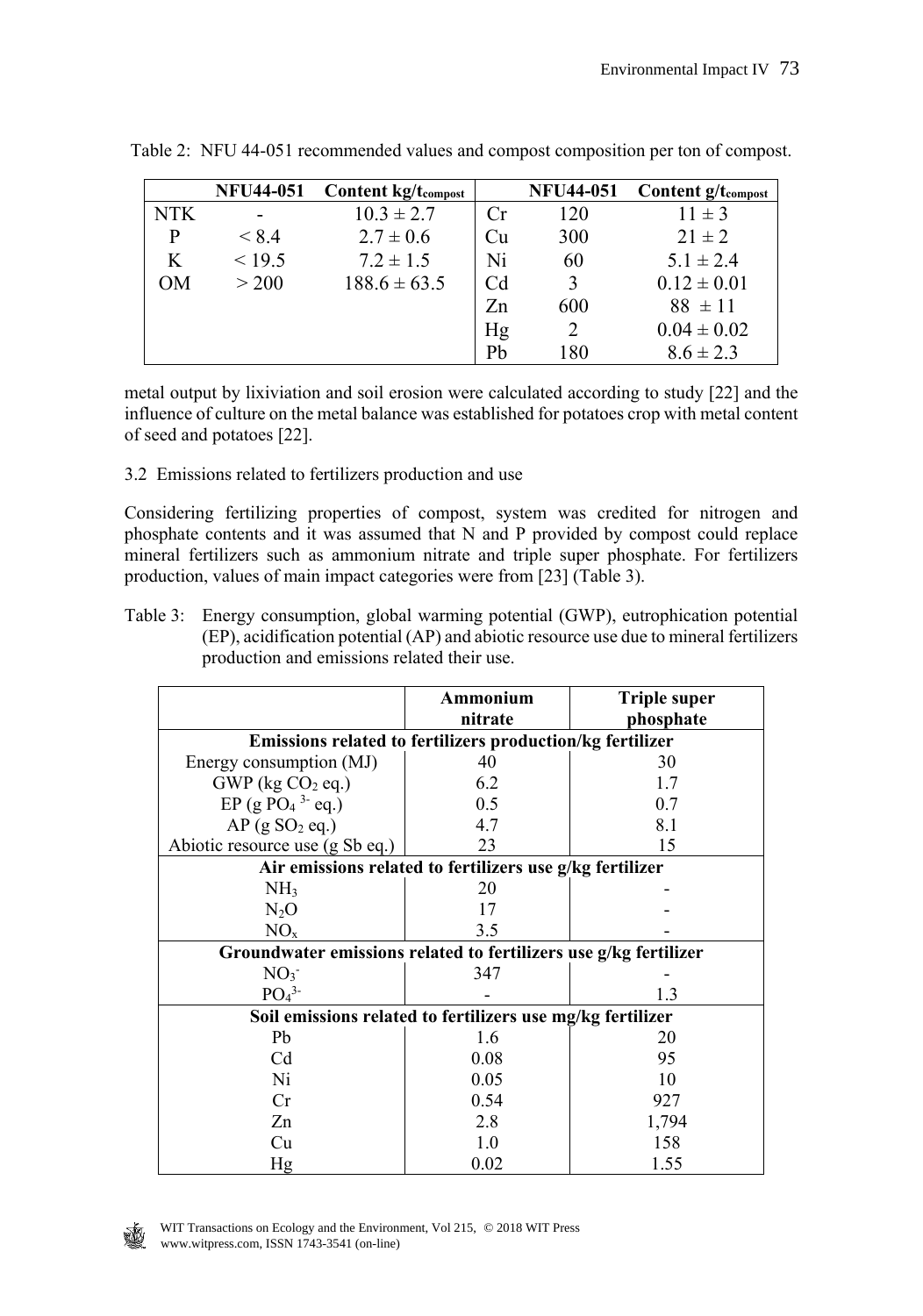$NH<sub>3</sub>$ , N<sub>2</sub>O, NO<sub>X</sub> and NO<sub>3</sub> emissions related to mineral fertilizers application were calculated using the Ecoinvent<sup>®</sup> average model [24]. Metallic trace elements emissions were determined using the SALCA/Ecoinvent<sup>®</sup> model [25].  $PO<sub>4</sub><sup>3</sup>$ -leaching to groundwater was calculated according to the model SALCA-P/Ecoinvent® [26]. Emissions expressed in kg/m²/yr in these models were converted into g or mg per kg of fertilizer using a fertilizer application rate of 0.088 kg/m²/yr for ammonium nitrate and 0.038 kg/m²/yr for triple super phosphate. These application rates correspond to the N or P content in 3 kg/m²/yr of compost, which is the standard compost application rate.

3.3 Waste-to-energy of biodegradable waste fraction in municipal solid waste

Waste to energy referred to the process of turning municipal solid waste into a source of heat and then into electrical energy. Waste to energy of the biodegradable waste fraction considered a data set based on European waste to energy plant from European reference Life Cycle Database. System didn't take into account collection, transport and pre-treatment but boundaries included emissions treatment and disposal of solid residues (such as bottom ash) in landfills or in salt mines. System considered credits for metal scraps; recovered from bottom ash. Organic fraction of municipal solid waste was not supposed to contain metals but it was assumed that organic waste is mixed with other wastes before incineration to ensure emission compliance and a relatively constant calorific value. Credits from French electricity grid mix and process steam production from natural gas were considered within the burdens. Average energy recovery for incineration was equal to 0.495 GJ of electricity per ton of biodegradable municipal solid waste and 1.28 GJ per ton of biodegradable municipal solid waste of process steam.

3.4 Landfill of biodegradable

Life cycle inventory for landfill was provided by PE International and issued from French data. It included gas use and leachate treatment but it didn't include biodegradable waste collection, transport and pre-treatment steps. The electricity production was 369 MJ per ton of household wastes. Distribution of landfill gas was 22% flare, 28% used and 50% emissions.

3.5 Energy recovery credits

Electricity and thermal energy were credited using French electricity grid mix (76.4% nuclear, 11.9% hydro, 4.1% hard coal, 3.8% natural gas) and an average of French process of steam generation from natural gas, respectively (PE International database).

## 4 RESULTS AND DISCUSSION

4.1 Contribution of home composting, incineration and landfill on impact categories

Scenario SC33-33-33 with equal disposal of bio-waste between composting, incineration and landfill enables to determine that composting contributes at 20% to GWP, at 38% to AP, at 94% to human toxicity potential (HTP), at 96% to terrestric ecotoxicity potential (TETP) and at 100% to freshwater aquatic ecotoxicity (FAETP) (Fig. 2). Incineration contributes at 29% to GWP, at 34% to AP and at 80% to marine aquatic ecotoxicity potential (MAETP). Landfill contributes at 50% to GWP (the model considers that 50% of gas produced are emitted to the atmosphere), at 96% to EP and at 29% to AP.

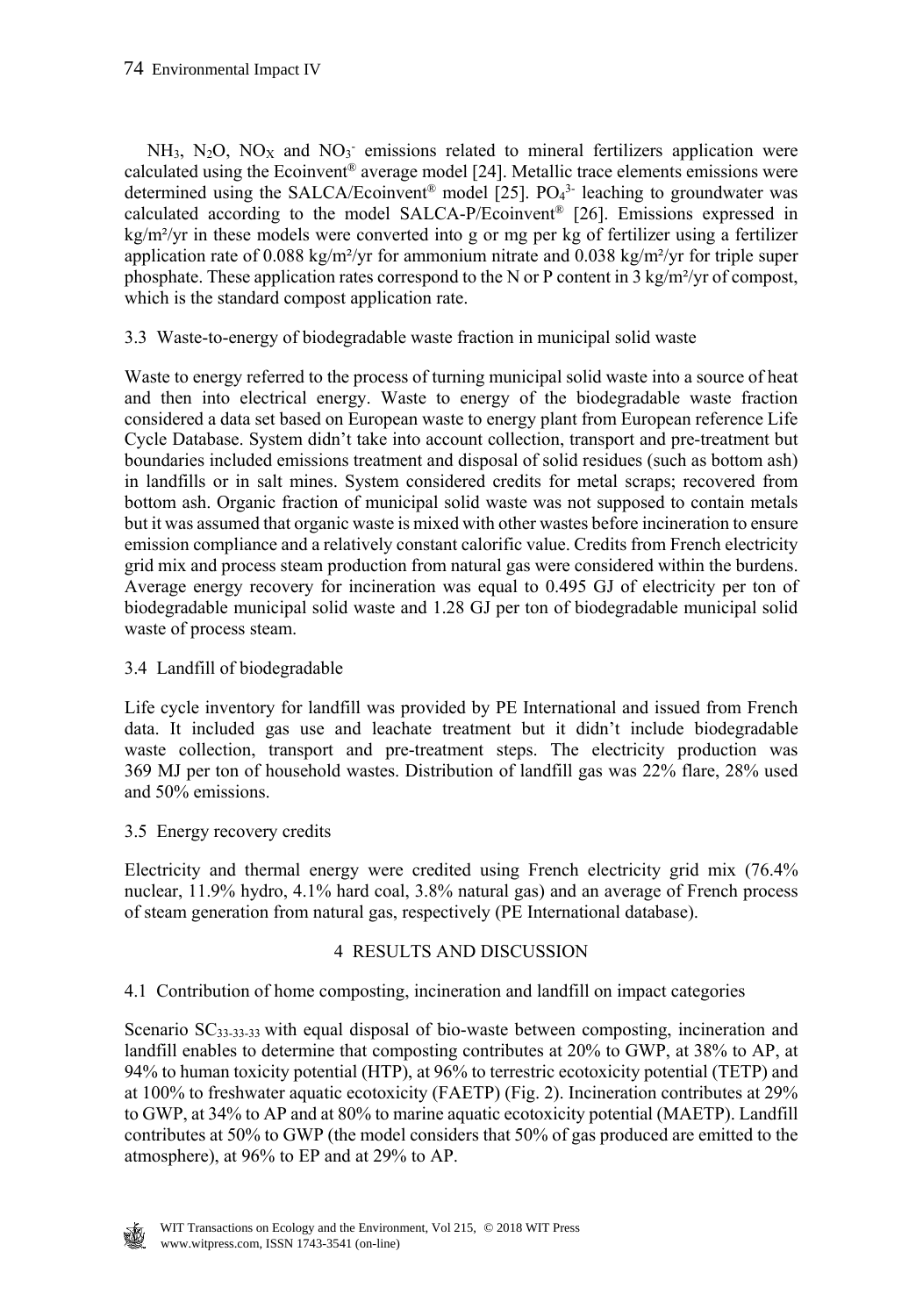

Figure 2: Incineration, landfill and home composting contribution to GWP, EP, AP, MAETP, HTP, TETP, FAETP (including related credits).

 Considering that home composting has a low or nil contribution to GWP, EP and MAETP, an increase of home composting rate will reduce these impact categories. But TETP and HTP will drastically increase and it is due to heavy metal contents in compost and their potential transfer to soil. Nevertheless, the mean metal contents in compost (Table 2) are 5 to 10 times lower than the NFU-44-051 upper limit values for normalized compost agreement and heavy metals contents measured in home compost were within legal requirements [9], [21].

4.2 Influence of home composting rates on impact categories

GWP is the major environmental category with  $24-45$  kg CO<sub>2</sub>-eq./inhab/yr while MAETP is the major toxicity category with  $2.9 \times 10^2$  to  $1.6 \times 10^3$  kg DCB-eq./inhab/yr (Table 4). POCP and OLDP are minor impacts and will not be discussed further in the study.

 As expected, GWP, EP and MAETP highly decrease with compost rate. But AP and especially HTP and TETP increase with compost rate increase. Home composting penalizes strongly these two latest toxicity categories. With the 100% composting scenario,  $SC<sub>100-0-0</sub>$ , results, in accordance with a LCA of industrial versus home composting [27] demonstrate that AP increases slightly in comparison with the first scenario but GWP, EP and MAETP can be drastically reduced.

|                                 | $SC_{0-58-42}$     | $SC_{48-30-22}$    | $SC_{48-52-0}$       | $SC_{100-0-0}$       |
|---------------------------------|--------------------|--------------------|----------------------|----------------------|
| <b>Environmental categories</b> |                    |                    |                      |                      |
| GWP (kg $CO2$ -eq.) 100 years   | 45                 | 35                 | 29                   | 24                   |
| EP (kg $PO43$ -eq.)             | 4.9 $10^{-2}$      | $2.610^{-2}$       | $2.5 \times 10^{-2}$ | $5.310^{-4}$         |
| $AP$ (kg SO <sub>2</sub> -eq.)  | $1.810^{-2}$       | $2.010^{-2}$       | $2.010^{-2}$         | $2.2 \times 10^{-2}$ |
| POCP (kg Ethene-eq.)            | $6.610^{-3}$       | $3.910^{-3}$       | $6.010^{-4}$         | $8.110^{-4}$         |
| OLDP (kg R11-eq.)               | $-1.110^{-6}$      | $-1.210^{-6}$      | $-1.310^{-6}$        | $-1.310^{-6}$        |
| <b>Toxicity categories</b>      |                    |                    |                      |                      |
| MAETP (kg DCB-eq.)              | 1.610 <sup>3</sup> | 9.910 <sup>2</sup> | $1.5 \; 10^3$        | 2.910 <sup>2</sup>   |
| HTP (kg DCB-eq.)                | $1.5 10^{-1}$      | 2.1                | 2.1                  | 4.3                  |
| TETP (kg DCB-eq.)               | $2.410^{-2}$       | 0.60               | 0.59                 | 1.2                  |
| FAETP (kg DCB-eq.)              | $-8.510^{-3}$      | 0.56               | 0.55                 | 1.2                  |

Table 4: Influence of home composting rates on emissions (/inhab./yr): GWP, EP, AP, photochemical ozone creation potential (POCP), ozone layer depletion potential (OLDP), MAETP, HTP, TETP and FAETP.

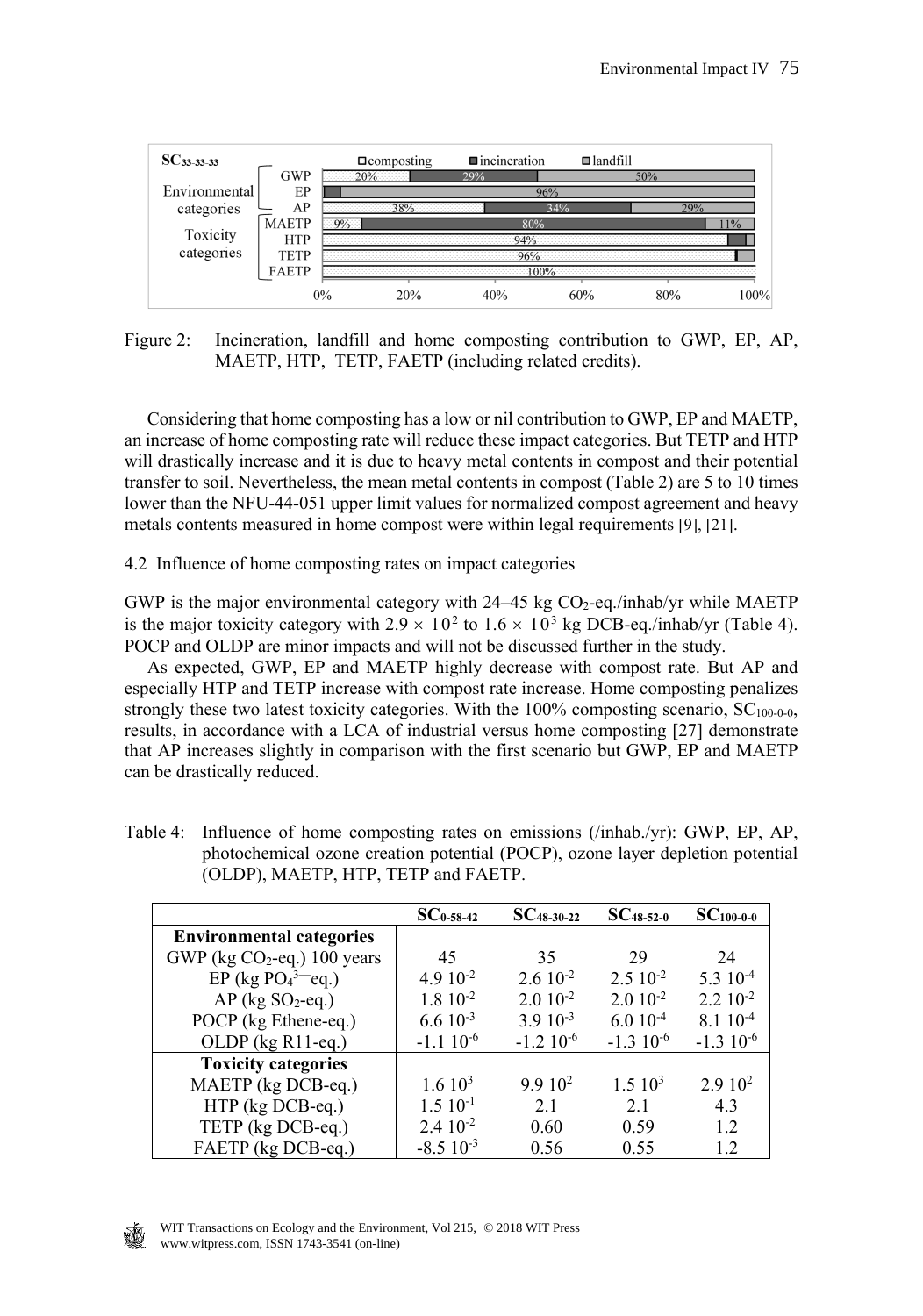### 4.3 Influence of credits on GWP and on EP

For GWP, composting is the most sensitive to credits (Fig. 3(a)). Here, electricity credits do not influence significantly GWP of waste disposal treatments because the system was credited with French Mix, which is low carbon-electricity. Indeed, comparison of municipal solid waste incineration in different countries (Germany, Italy, UK and France) revealed lower credits and consequently higher overall footprint for system credited with French grid mix because of mostly nuclear electricity source [28]. The GWP reduction with credits is mainly due to credits related to the replacement of mineral fertilizers by compost.

 For EP, composting is also the most sensitive to credits (Fig. 3(b)). Credits due to the lack of mineral fertilizers production and use significantly contribute to the EP reduction when composting rate increases.

### 4.4 Influence of landfill on environmental impacts

Landfill of organic waste should be avoided (European Directive 1999/31/CE) since it is a worthier waste disposal than incineration [29]. The influence of landfill is highlighted comparing  $SC_{48-30-22}$  and  $SC_{48-52-0}$  (Table 4). Without landfill  $(SC_{48-52-0}$ , GWP is 29 kg  $CO_2$ -eq. for 100 years instead of 35. Landfill contributing at 50% of GWP for SC33-33-33 (Fig. 2), therefore a reduction of landfill rate decreases emissions related to GWP. AP is constant  $(2.0 \times 10^{-2} \text{ kg SO}_2\text{-eq.})$  and EP has an impact slightly lower with  $2.5 \times 10^{-2}$  kg PO<sub>4</sub><sup>3</sup>-eq. Landfill contributing at 95% to EP (Fig. 2), replacing landfill by home composting decreases emissions related to EP.

### 4.5 Home composting and energy saving

With the reference scenario  $SC<sub>0.58-42</sub>$ , 73.2 MJ/inhab/yr can be saved, mainly due to energy production by incineration (66.2 MJ/inhab/yr produced by incineration plus 9.0 by landfill). Incineration is then the best strategy for energy production and thus saving. With scenario  $SC_{48-30-22}$  and  $SC_{100-0-0}$ , compost production is respectively 10.8 and 22.5 kg/inhab/yr and only 52.4 and 30.8 MJ/inhab/yr can respectively be saved. With home composting, energy can be saved from fertilizer production but this result illustrates that energy savings from mineral fertilizers production is lower than savings for incineration but still, home composting allows energy saving.



Figure 3: Influence of credits: (a) on GWP; and (b) on EP.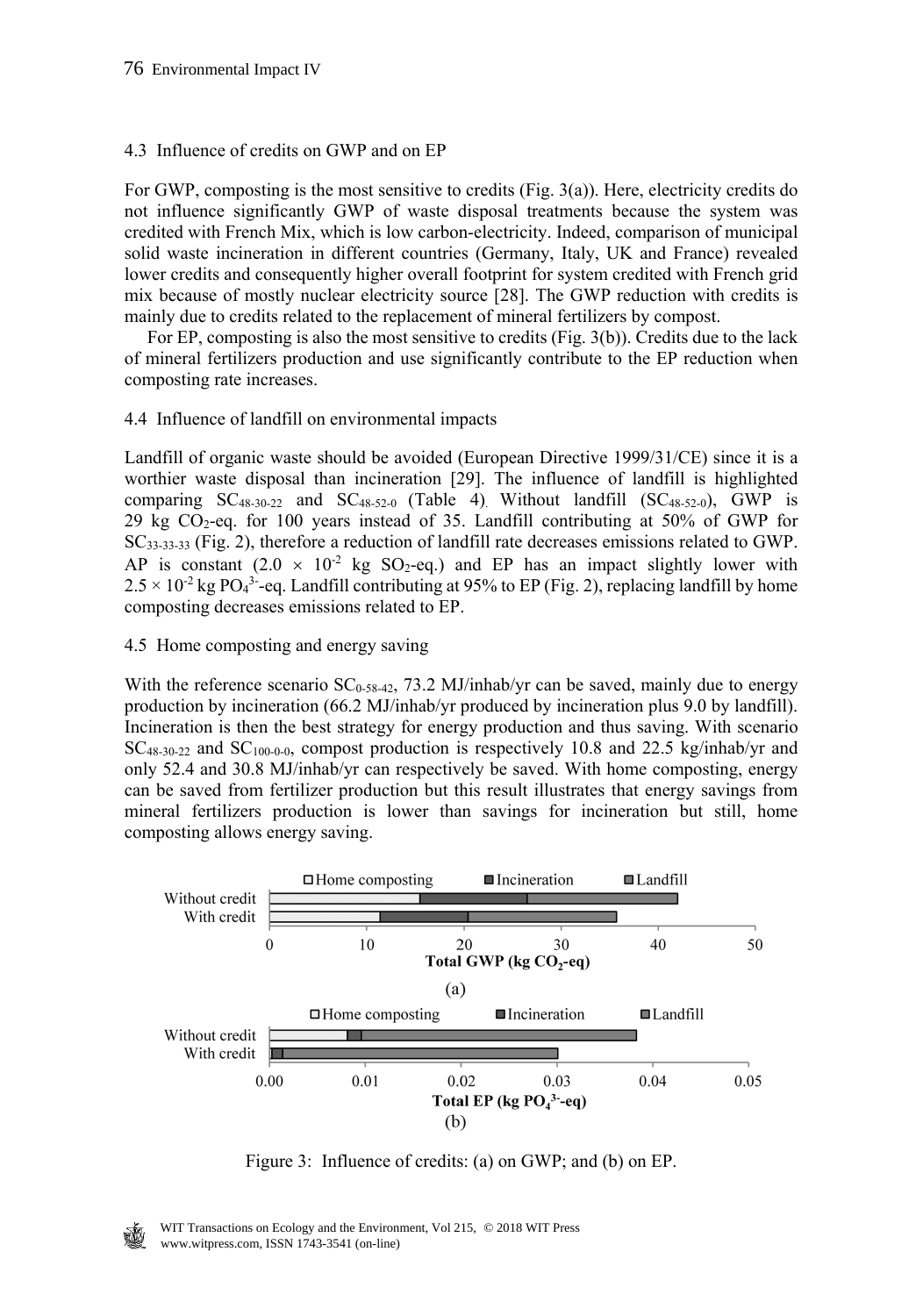### 4.6 Sensitivity analysis on the 2030 target scenario  $SC_{48-30-22}$

### 4.6.1 Influence of greenhouse gas emissions on GWP

Considering highest gas emissions values related to compost production (mean plus standard deviation:  $225 + 118$  kg/t<sub>ww</sub> for CO<sub>2</sub>,  $3.08 + 1.9$  kg/t<sub>ww</sub> for CH<sub>4</sub> and  $0.20 + 0.7$  kg/t<sub>ww</sub> for N<sub>2</sub>O (Table 1), the GWP increases significantly from 35 to 42 kg  $CO<sub>2</sub>$ -eq. for 100 years but it is still below the reference scenario  $SC_{0.58-42}$  (Table 4). Considering 50% rise of gas emissions related to compost use  $(338 + 50\% = 507 \text{ kg CO}_2/\text{t_{components}}$  and  $0.30 + 50\% = 0.45 \text{ kg}$  $N_2O/t_{\text{compost}}$ ) (Table 1), the GWP reaches 43.0 kg CO<sub>2</sub>-eq. for 100 years but it is still below the reference scenario  $SC_{0.58-42}$  (Table 4). Nevertheless, these results highlight that composting must be aerated, brewed and the humidity must be checked in order to limit anaerobic phenomenon and then greenhouse gas emissions.

### 4.6.2 Influence of metal emissions on impacts

Considering high metal emission values (100% rise) related to compost production, MAETP and FAETP are not significantly affected  $\langle 0.3\% \rangle$ . Considering high metal emissions to agricultural soils (100% rise) related to compost use, the MAETP, HTP, FAETP and TETP increase. These categories are predominantly affected by composting (Fig. 2) explaining their high sensitivity to metal emissions to agricultural soils. Metal emissions appear to be the main negative effect of home composting on impacts.

### 4.6.3 Influence of transport on impact categories

Relative emissions between the  $2030$  target scenario  $SC<sub>0-58-42</sub>$  and the reference one SC48-30-22 computed with or without transport illustrate that benefits related to home composting are slightly enhanced by transport awareness for GWP and MAETP (Table 5). A previous study [1] showed that the impact due to the transport was negligible when studying incineration versus organic valorisation by anaerobic digestion. But taking into account transport, relative AP is diminished (+10% to -33% with transport). Relative HTP and TETP is still positive when considering transport. But when transport is taken into account, the increase of these two emissions by home composting introduction is less important (+1433% to +438% for HTP and +2054% to +501% for TETP).

 Thus, including transport in the computation reduces home composting negative effects on HTP and TETP.

|                                | $(SC_{48-30-20}/SC_{0-58-42}) \times 100$ |                |  |
|--------------------------------|-------------------------------------------|----------------|--|
|                                | without<br>transport                      | with transport |  |
| GWP 100 years (kg $CO2$ -eq.)  | $-25\%$                                   | $-30\%$        |  |
| EP (kg $PO43$ -eq.)            | $-56\%$                                   | $-54\%$        |  |
| $AP$ (kg SO <sub>2</sub> -eq.) | $+10\%$                                   | $-33\%$        |  |
| <b>MAETP</b> (kg DCB-eq.)      | $-32\%$                                   | $-34\%$        |  |
| HTP (kg DCB-eq.)               | $+1433%$                                  | $+438%$        |  |
| TETP (kg DCB-eq.)              | $+2054%$                                  | $+501%$        |  |

Table 5: Effect of transport on relative GWP, EP, AP, MAETP, HTP and TETP for the target scenario  $SC_{48-30-20}$  and the reference one  $SC_{0-58-42}$ .

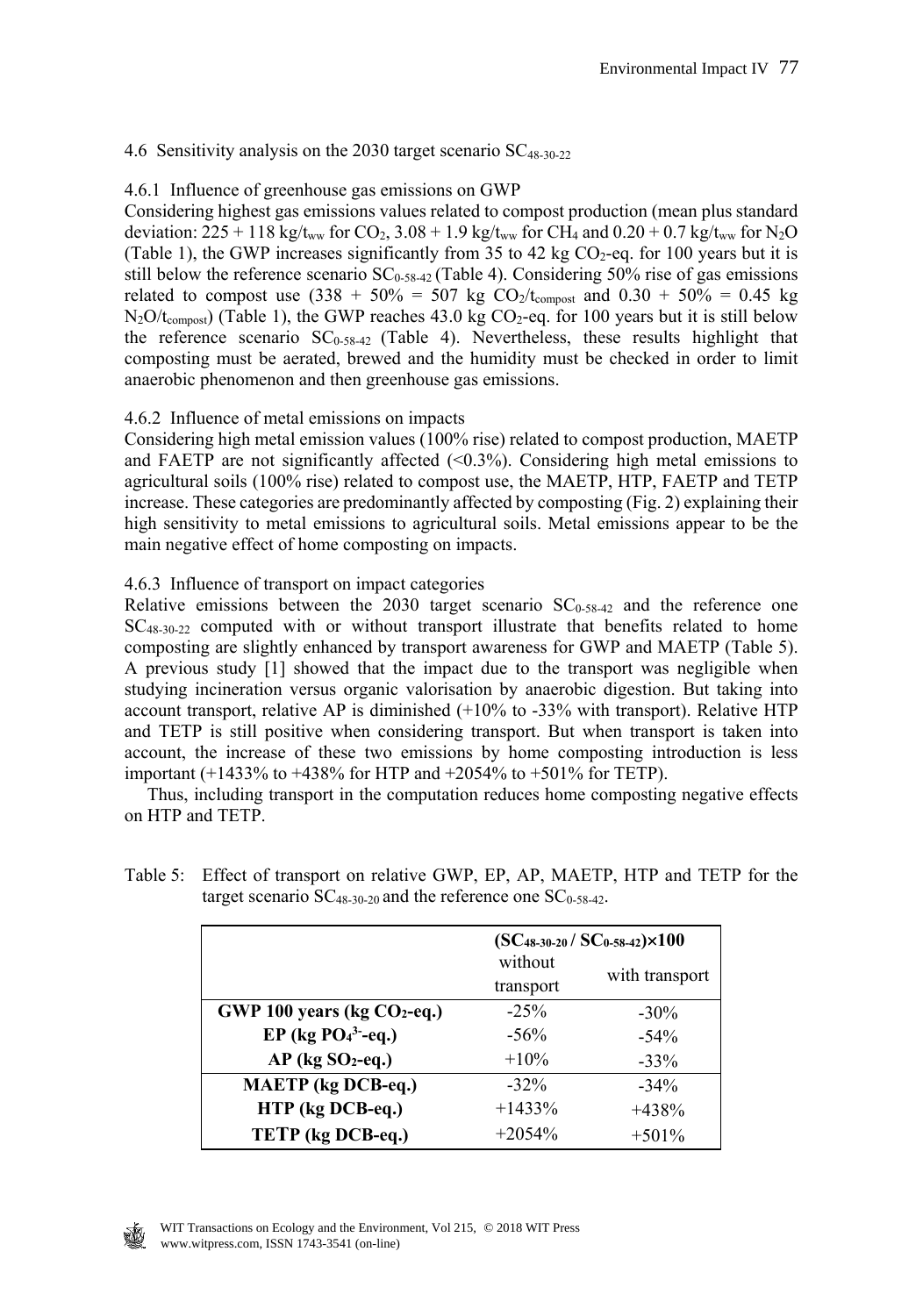### 5 CONCLUSIONS

Increase of home composting rate reduced impacts from environmental categories i.e. GWP, EP and MAETP. But this study also highlighted that an increase of home composting rate increased two toxicity impact categories: HTP and TETP. It is due to the increase of heavy metal emissions to soil for compost use. Nevertheless, regarding the life cycle inventory, the metal content in compost was 5 to 10 times lower than the upper limit fixed by NF-44-051 for compost normalization.

 Home composting has the great advantage to be performed close of the site of wastes production and thus to avoid the transportation to plants for wastes treatment.  $CO<sub>2</sub>$  emissions due to transportation are thus considerably reduced. Then considering transport in the system boundaries, the reduction of GWP by home composting is emphasized. Moreover the negative effects of home composting on HTP and on TETP are restricted. This result is in accordance with the principle of proximity for waste treatment as urged in the European Directive 2008/98/CE.

 Replacing fertilizers by compost has a clear positive impact on environmental categories as EP and GWP. This result point out that a successful strategy of home composting should be accompanied by a marketing strategy to moderate mineral fertilizers use.

 In France, diverting organic household waste from incineration and landfill is overall positive and mainly due to GWP, EP and MAETP decrease. Avoiding landfill by combining incineration and home composting or considering 100% composting appears to be a very good strategy regarding environmental impacts.

### REFERENCES

- [1] Di Maria, F. & Micale, C., Life cycle analysis of incineration compared to anaerobic digestion followed by composting for managing organic waste: The influence of system components for an Italian district. *Int. J. Life Cycle Assess*., **20**, pp. 377–388, 2015.
- [2] Antonopoulos, L.S., Karagiannidis, A., Tsatsarelis, T. & Perkoulidis, G., Applying waste management scenarios in the Peoloponnese region in Greece: A critical analysis in the frame of life cycle assessment. *Environ. Sci. Pollut. Res.*, **20**, pp. 2499–2511, 2013.
- [3] De Oliveiera Simonetto, E. & Borenstein, D., A decision support system for the operational planning of solid waste collection. *Waste Management,* **27**, pp. 1286–1297, 2007.
- [4] Di Maria, F. & Micale, C., Impact of source segregation intensity of solid waste on fuel consumption and collection costs. *Waste Management,* **33**, pp. 2170–2176, 2013.
- [5] Iriarte, A., Gabarrell, X. & Rieradevall, J., LCA of selective waste collection system in dense urban areas. *Waste Management,* **29**, pp. 903–914, 2009.
- [6] Brown, S., Kruger, C. & Subler, S., Greenhouse gas balance for composting operations. *J. Environ. Qual.*, **37**(4), pp. 1396–1410, 2002.
- [7] Andersen, J.K., Boldrin, A., Samuelsson, J., Christensen, T.H. & Scheutz, C., Quantification of greenhouse gas emissions from windrow composting of garden waste. *J. Environ. Qual*., **39**, pp. 713–724, 2009.
- [8] Dorado, A.D., Husni, S., Pascual, G., Puigdellivol, C. & Gabriel, D., Inventory and treatment of compost maturation emissions in a municipal solid waste treatment facility. *Waste Management*, **34**(2), pp. 344–351, 2014.
- [9] Smith, S.R. & Jasim, S., Small-scale home composting of biodegradable household waste: Overview of key results from a 3-year research programme in West London.

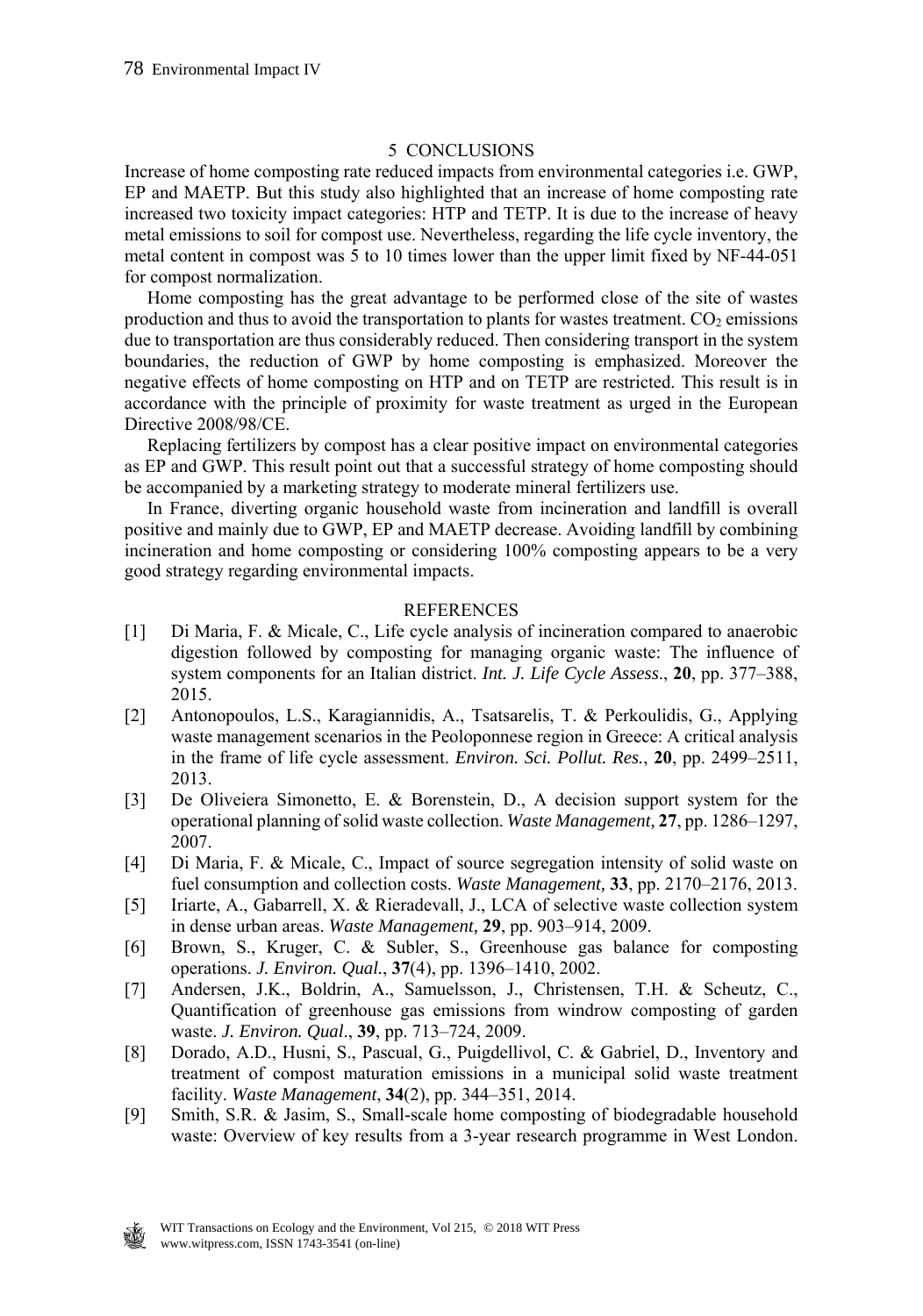*Waste Manage. & Res.: The Journal of the International Solid Wastes and Public Cleansing Association, ISWA,* **27**(10), pp. 941–950, 2009.

- [10] Guinée, J.B. et al., *Handbook on Life Cycle Assessment. Operational Guide to the ISO Standards. I: LCA in Perspective. IIa: Guide. IIb: Operational Annex. III: Scientific Background,* Kluwer Academic Publishers: Dordrecht, 692 pp., 2002.
- [11] ADEME, Campagne Nationale de caractérisation d'ordures ménagères. Résultats année 2007, 2009.
- [12] SCORVAL, Plan de Prévention et de Gestion des Déchets Non Dangereux Mission n°2: Réalisation d'une campagne de caractérisation des ordures ménagères et des encombrants rapport final, 2012.
- [13] Miliute, J. & Staniskis, J.K., Application of life-cycle assessment in optimisation of mmunicipal waste management systems: The case of Lithuania. *Waste Manag. Reas*. **28**, pp. 298–308, 2010.
- [14] ADEME, Plan départemental de prevention des dechets, guide du compostage, 2014.
- [15] Amlinger, F., Peyr, S. & Cuhls, C., Greenhouse gas emissions from composting and mechanical biological treatment. *Waste Manag. and Reas.,* **26**(1), pp. 47–60, 2008.
- [16] Andersen, J.K., Boldrin, A., Christensen, T.H. & Scheutz, C., Greenhouse gas emissions from home composting of organic household waste. *Waste Management*, **30**(12), pp. 2475–2482, 2010.
- [17] Boldrin, A., Hartling, K.R., Laugen, M. & Christensen, T.H., Environmental inventory modelling of the use of compost and peat in growth media preparation. *Resour. Conserv. Recy.*, **54**, pp. 1250–1260, 2010.
- [18] Hellebrand, H., Emission of nitrous oxide and other trace gases during composting of grass and green waste. *J. Agr. Eng. Res*., pp. 365–375, 1998.
- [19] Quirós, R., Villalba, G., Muñoz, P., Font, X. & Gabarrell, X., Environmental and agronomical assessment of three fertilization treatments applied in horticultural open field crops. *J. Clean. Prod.,* **67**, pp. 147–158, 2014.
- [20] Andersen, J.K., Boldrin, A., Christensen, T.H. & Scheutz, C., Mass balances and life cycle inventory of home composting of organic waste. *Waste Management*, **31(**9–10), pp. 1934–1942, 2011.
- [21] Barrena, R., Font, X., Gabarrell, X. & Sánchez, A., Home composting versus industrial composting: Influence of composting system on compost quality with focus on compost stability. *Waste Management*, **34**, pp. 1109–1116, 2014.
- [22] Kotch, P. & Salou, T., AGRIBALYSE Rapport méthodologique, version 1.1, ADEME, 2014.
- [23] Brentrup, F. & Palliere, C., GHG emissions and energy efficiency in European nitrogen fertiliser production and use. *Proceedings of the International Fertiliser Society*, York, UK, Dec. 2008.
- [24] Nemecek, T. & Schnetzer, J., Methods of assessment of direct field emissions for LCIs of agricultural production systems. *Agroscope Reckenholz*, Tänikon Research Station ART: Zürich and Dübendorf, 2011.
- [25] SOGREAH, Bilan des flux de contaminants entrants sur les sols agricoles de France métropolitaine, ADEME: Angers, France, p. 330, 2007.
- [26] Nemecek, T. & Kägi, T., Life Cycle Inventories of Swiss and European Agricultural Production Systems – Data v2.0. ecoinvent® report No. 15a. Ed Swiss Center for Life Cycle Inventories, Zurich and Dübendorf: Switzerland, p. 360, 2007.
- [27] Martínez-Blanco, J. et al., The use of life cycle assessment for the comparison of biowaste composting at home and full scale. *Waste Management*, **30**(6), pp. 983–994, 2010.